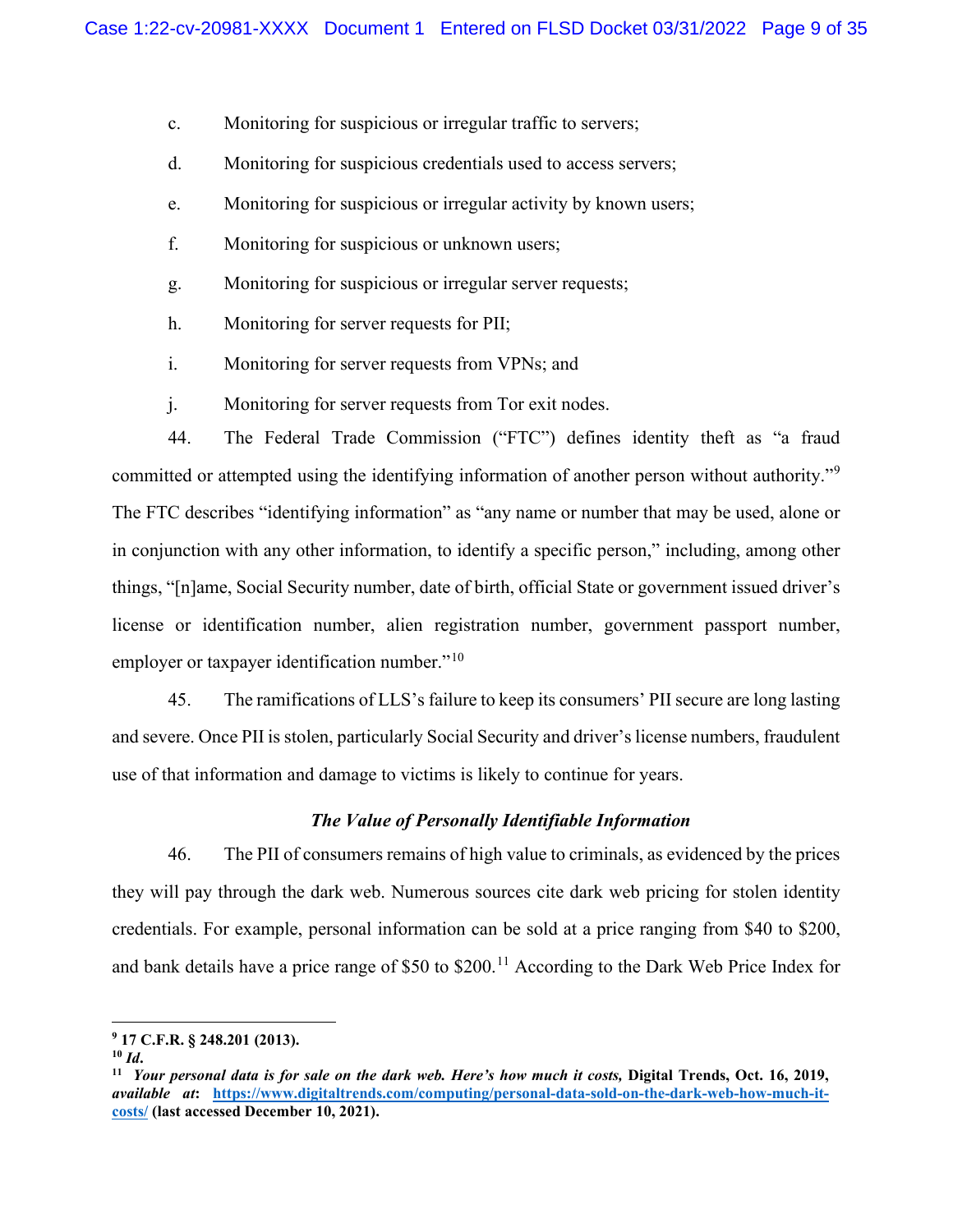2021, payment card details for an account balance up to \$1,000 have an average market value of \$150, credit card details with an account balance up to \$5,000 have an average market value of \$240, stolen online banking logins with a minimum of \$100 on the account have an average market value of \$40, and stolen online banking logins with a minimum of \$2,000 on the account have an average market value of \$120.[12](#page-9-0)

47. Social Security numbers, for example, are among the worst kind of personal information to have stolen because they may be put to a variety of fraudulent uses and are difficult for an individual to change. The Social Security Administration stresses that the loss of an individual's Social Security number, as is the case here, can lead to identity theft and extensive financial fraud:

> A dishonest person who has your Social Security number can use it to get other personal information about you. Identity thieves can use your number and your good credit to apply for more credit in your name. Then, they use the credit cards and don't pay the bills, it damages your credit. You may not find out that someone is using your number until you're turned down for credit, or you begin to get calls from unknown creditors demanding payment for items you never bought. Someone illegally using your Social Security number and assuming your identity can cause a lot of problems.<sup>[13](#page-9-1)</sup>

48. Furthermore, trying to change or cancel a stolen Social Security number is no minor task. An individual cannot obtain a new Social Security number without significant paperwork and evidence of actual misuse. In other words, preventive action to defend against the possibility of misuse of a Social Security number is not permitted; an individual must show evidence of actual, ongoing fraud activity to obtain a new number.

49. Even then, a new Social Security number may not be effective, as "[t]he credit bureaus and banks are able to link the new number very quickly to the old number, so all of that old bad information is quickly inherited into the new Social Security number."[14](#page-9-2)

<span id="page-9-0"></span>**<sup>12</sup>** *Dark Web Price Index 2021***, Zachary Ignoffo, March 8, 2021,** *available at***: <https://www.privacyaffairs.com/dark-web-price-index-2021/> (last accessed December 10, 2021).**

<span id="page-9-1"></span>**<sup>13</sup> Social Security Administration,** *Identity Theft and Your Social Security Number***,** *available at***: <https://www.ssa.gov/pubs/EN-05-10064.pdf> (last accessed December 10, 2021).**

<span id="page-9-2"></span>**<sup>14</sup> Brian Naylor,** *Victims of Social Security Number Theft Find It's Hard to Bounce Back***, NPR (Feb. 9, 2015), [http://www.npr.org/2015/02/09/384875839/data-stolen-by-anthem-s-hackers-has-millions-worrying](http://www.npr.org/2015/02/09/384875839/data-stolen-by-anthem-s-hackers-has-millions-worrying-about-identity-theft)[about-identity-theft](http://www.npr.org/2015/02/09/384875839/data-stolen-by-anthem-s-hackers-has-millions-worrying-about-identity-theft) (last accessed December 10, 2021).**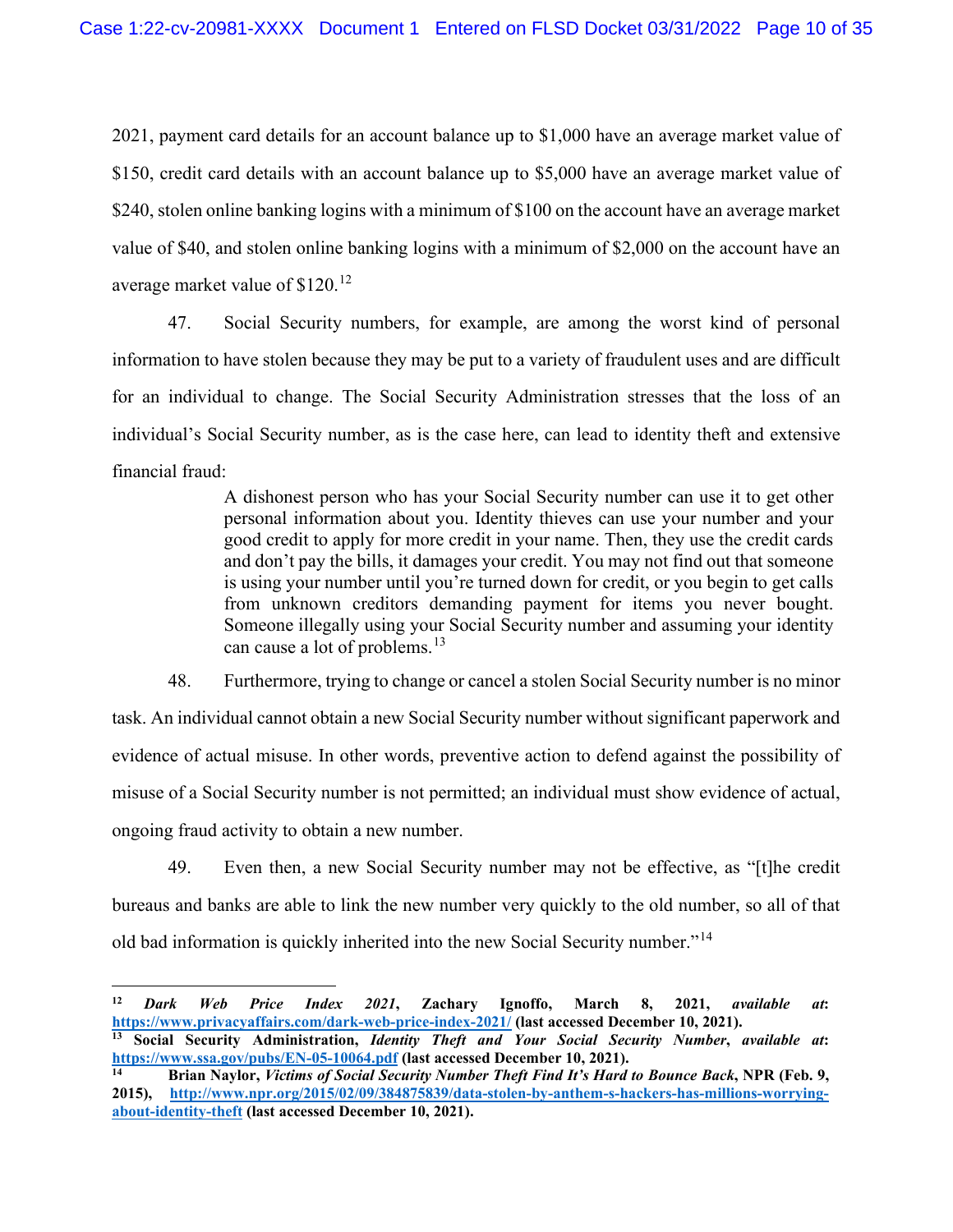50. This data, as one would expect, demands a much higher price on the black market. Martin Walter, senior director at cybersecurity firm RedSeal, explained, "[c]ompared to credit card information, personally identifiable information and Social Security Numbers are worth more than 10x on the black market."<sup>[15](#page-10-0)</sup>

51. PII can be used to distinguish, identify, or trace an individual's identity, such as their name and [Social Security number.](http://itlaw.wikia.com/wiki/Social_security_number) This can be accomplished alone, or in combination with other personal or identifying [information](http://itlaw.wikia.com/wiki/Information) that is connected or linked to an individual, such as their birthdate, birthplace, and mother's maiden name.<sup>[16](#page-10-1)</sup>

52. Given the nature of LLS's Data Breach, as well as the length of the time LLS's systems were breached and the long delay in notification to Class Members, it is foreseeable that the compromised PII has been or will be used by hackers and cybercriminals in a variety of devastating ways. Indeed, the cybercriminals who possess Plaintiff's and Class Members' PII can easily obtain Plaintiff's and Class Members' tax returns or open fraudulent credit card accounts in Class Members' names.

53. Based on the foregoing, the information compromised in the Data Breach is significantly more valuable than the loss of, for example, credit card information in a retailer data breach, because credit card victims can cancel or close credit and debit card accounts.<sup>[17](#page-10-2)</sup> The information compromised in this Data Breach is impossible to "close" and difficult, if not impossible, to change (such as Social Security numbers).

54. To date, LLS has offered its consumers *only two years* of identity monitoring services. The offered services are inadequate to protect Plaintiff and Class Members from the threats they face for years to come, particularly in light of the PII at issue here.

55. The injuries to Plaintiff and Class Members were directly and proximately caused

<span id="page-10-0"></span>**<sup>15</sup> Tim Greene,** *Anthem Hack: Personal Data Stolen Sells for 10x Price of Stolen Credit Card Numbers***, Computer World (Feb. 6, 2015), [http://www.itworld.com/article/2880960/anthem-hack-personal-data-stolen](http://www.itworld.com/article/2880960/anthem-hack-personal-data-stolen-sells-for-10x-price-of-stolen-credit-card-numbers.html)[sells-for-10x-price-of-stolen-credit-card-numbers.html](http://www.itworld.com/article/2880960/anthem-hack-personal-data-stolen-sells-for-10x-price-of-stolen-credit-card-numbers.html) (last accessed December 10, 2021). <sup>16</sup>** *See* **OFFICE OF MGMT. & BUDGET, OMB [MEMORANDUM M-07-16](http://itlaw.wikia.com/wiki/OMB_Memorandum_M-07-16) n. 1.**

<span id="page-10-2"></span><span id="page-10-1"></span>**<sup>17</sup>** *See* **Jesse Damiani,** *Your Social Security Number Costs \$4 On The Dark Web, New Report Finds***, Forbes, Mar 25, 2020,** *available at***: [https://www.forbes.com/sites/jessedamiani/2020/03/25/your-social-security-number](https://www.forbes.com/sites/jessedamiani/2020/03/25/your-social-security-number-costs-4-on-the-dark-web-new-report-finds/?sh=6a44b6d513f1)[costs-4-on-the-dark-web-new-report-finds/?sh=6a44b6d513f1](https://www.forbes.com/sites/jessedamiani/2020/03/25/your-social-security-number-costs-4-on-the-dark-web-new-report-finds/?sh=6a44b6d513f1) (last accessed December 10, 2021).**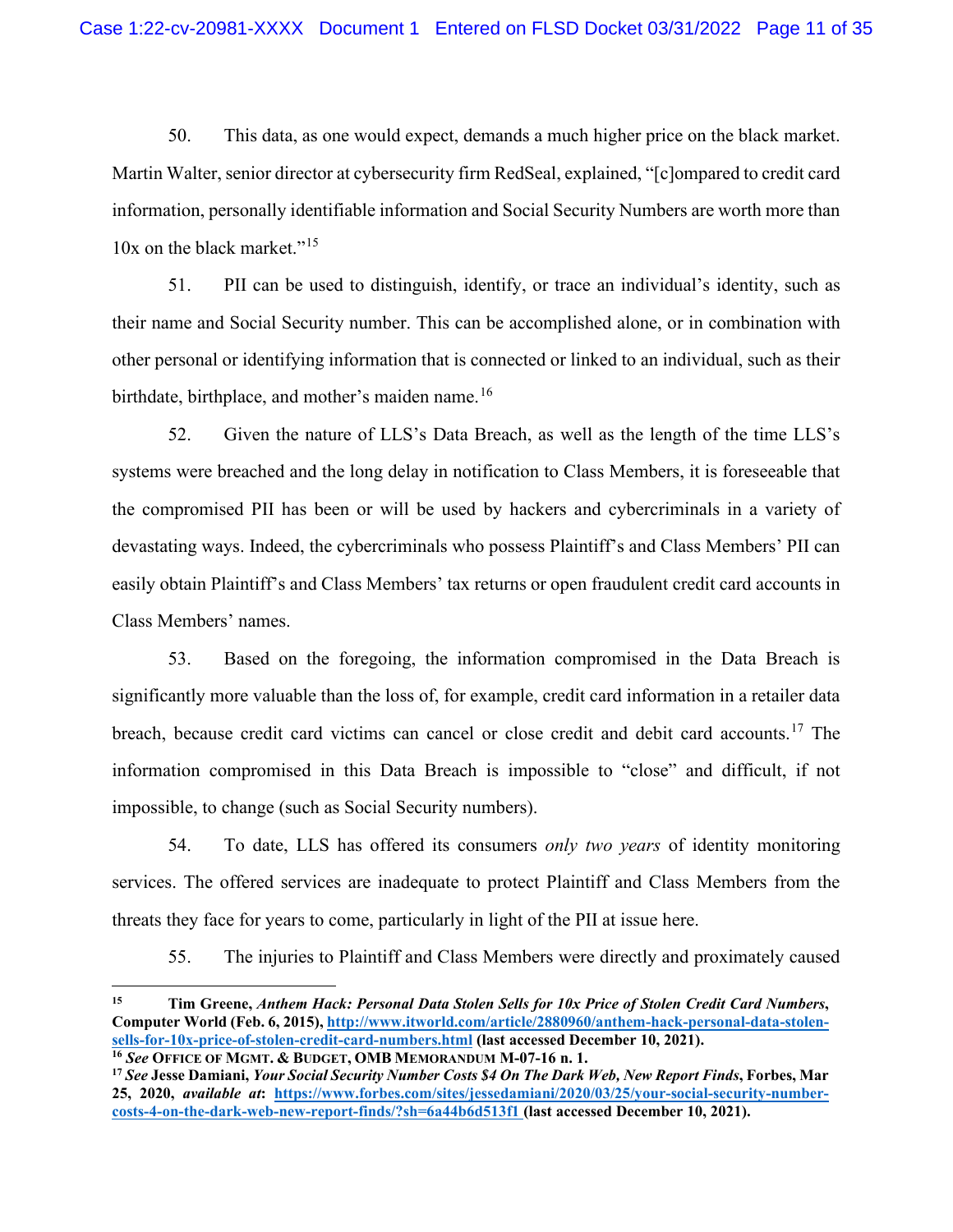by LLS's failure to implement or maintain adequate data security measures for its current and former customers.

# *Defendant Fails to Comply with FTC Guidelines*

56. The Federal Trade Commission ("FTC") has promulgated numerous guides for businesses which highlight the importance of implementing reasonable data security practices. According to the FTC, the need for data security should be factored into all business decisionmaking.

57. In 2016, the FTC updated its publication, *Protecting Personal Information: A Guide for Business*, which established cyber-security guidelines for businesses. The guidelines note that businesses should protect the personal patient information that they keep; properly dispose of personal information that is no longer needed; encrypt information stored on computer networks; understand their network's vulnerabilities; and implement policies to correct any security problems.<sup>[18](#page-11-0)</sup> The guidelines also recommend that businesses use an intrusion detection system to expose a breach as soon as it occurs; monitor all incoming traffic for activity indicating someone is attempting to hack the system; watch for large amounts of data being transmitted from the system; and have a response plan ready in the event of a breach.**[19](#page-11-1)**

58. The FTC further recommends that companies not maintain PII longer than is needed for authorization of a transaction; limit access to sensitive data; require complex passwords to be used on networks; use industry-tested methods for security; monitor for suspicious activity

<span id="page-11-1"></span><span id="page-11-0"></span>**<sup>18</sup>** Protecting Personal Information: A Guide for Business, Federal Trade Commission (2016). Available at https:/[/www.ftc.gov/system/files/documents/plain-language/pdf-0136\\_proteting-personal-information.pdf](http://www.ftc.gov/system/files/documents/plain-language/pdf-0136_proteting-personal-information.pdf) (last visited Mar. 15, 2022).  $19$   $Id.$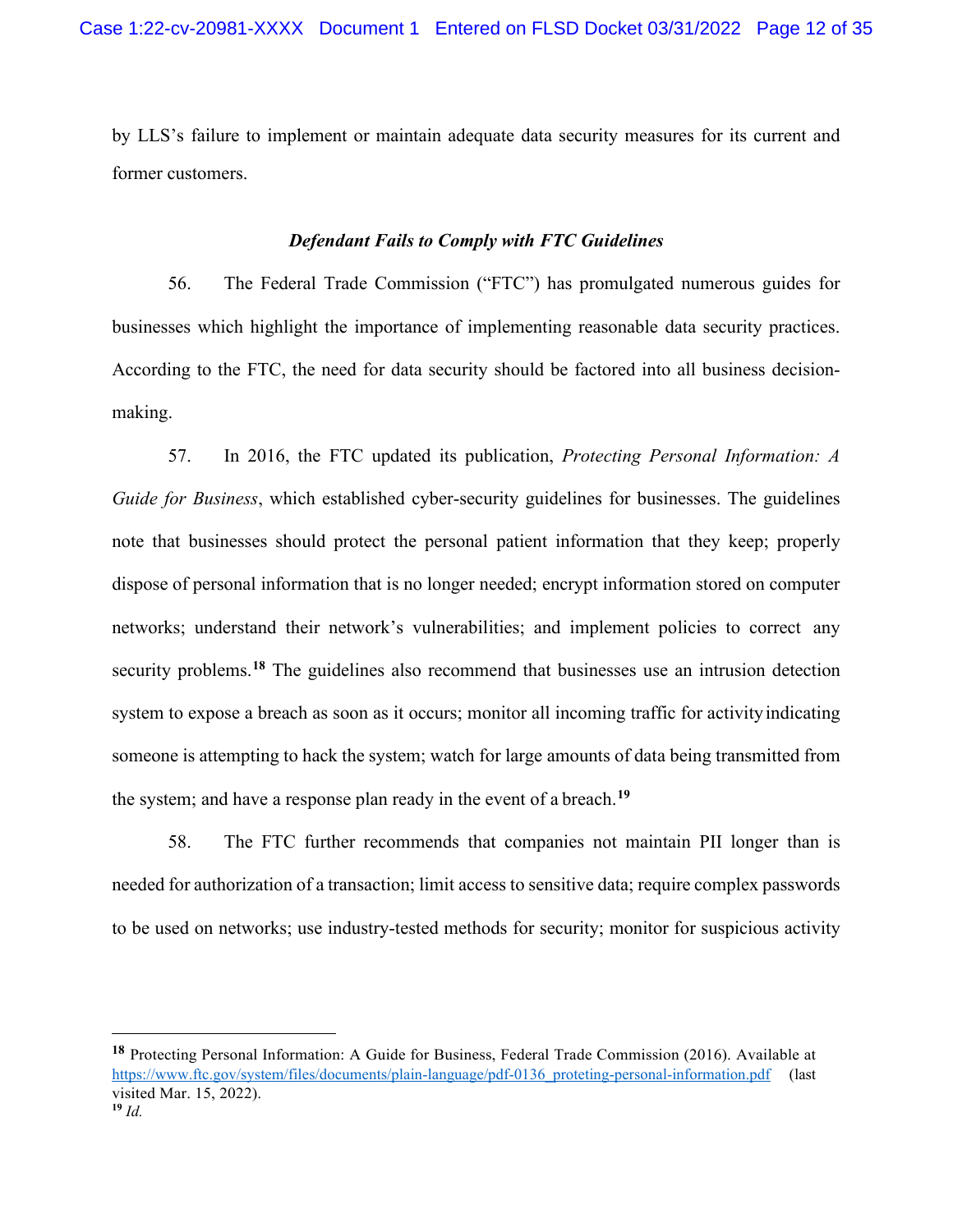on the network; and verify that third-party service providers have implemented reasonable security measures.

59. The FTC has brought enforcement actions against businesses for failing to adequately and reasonably protect consumer data, treating the failure to employ reasonable and appropriate measures to protect against unauthorized access to confidential consumer data as an unfair act or practice prohibited by Section 5 of the Federal Trade Commission Act ("FTCA"), 15 U.S.C. § 45.

60. Defendant failed to properly implement basic data security practices.

61. Defendant's failure to employ reasonable and appropriate measures to protect against unauthorized accessto consumers' Personally Identifiable Information constitutes an unfair act or practice prohibited by Section 5 of the FTC Act, 15 U.S.C. § 45.

62. Defendant was at all times fully aware of its obligation to protect the Personally Identifiable Information of its subjects. Defendant was also aware of the significant repercussions that would result from its failure to do so.

63. Several best practices have been identified that at a minimum should be implemented by companies like Defendant, including but not limited to: educating all employees; strong passwords; multi-layer security, including firewalls, anti-virus, and anti- malware software; encryption, making data unreadable without a key; multi-factor authentication; backup data; and limiting which employees can access sensitive data.

64. Other best cybersecurity practices that are standard in the Defendant's industry include installing appropriate malware detection software; monitoring and limiting the network ports; protecting web browsers and email management systems; setting up network systems such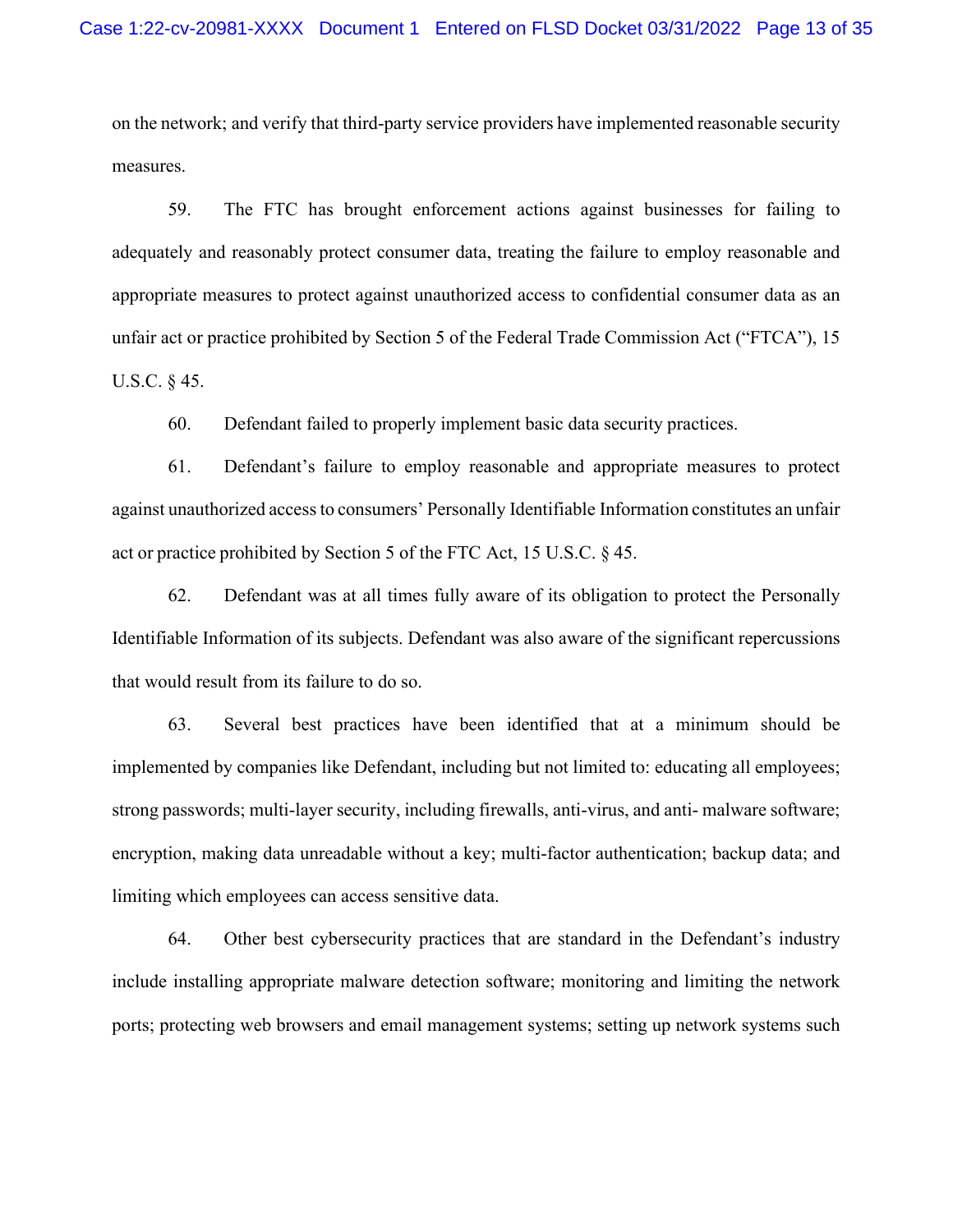as firewalls, switches and routers; monitoring and protection of physical security systems; protection against any possible communication system; and training staff regarding critical points.

65. Defendant failed to meet the minimum standards of any of the following frameworks: the NIST Cybersecurity Framework Version 1.1 (including without limitation PR.AC-1, PR.AC-3, PR.AC-4, PR.AC-5, PR.AC-6, PR.AC-7, PR.AT-1, PR.DS-1, PR.DS-5, PR.PT-1, PR.PT-3, DE.CM-1, DE.CM-4, DE.CM-7, DE.CM-8, and RS.CO-2), and the Center for Internet Security's Critical Security Controls (CIS CSC), which are all established standards in reasonable cybersecurity readiness.

66. These foregoing frameworks are existing and applicable industry standards in Defendant's industry, and Defendant failed to comply with these accepted standards, thereby opening the door to and causing the Data Breach.

# *Defendant's Breach*

67. Defendant breached its obligations to Plaintiff and Class Members and/or was otherwise negligent and reckless because it failed to properly maintain and safeguard its computer systems and data. Defendant's unlawful conduct includes, but is not limited to, the following acts and/or omissions:

- a. Failing to maintain an adequate data security system to reduce the risk of data breaches;
- b. Failing to adequately protect consumers' PII;
- c. Failing to properly monitor its own data security systems for existing intrusions;
- d. Failing to train its employees in the proper handling of data breaches, the protection of PII, and the maintenance of adequate email security practices;
- e. Failing to comply with the FTC guidelines for cybersecurity, in violation of Section 5 of the FTC Act; and,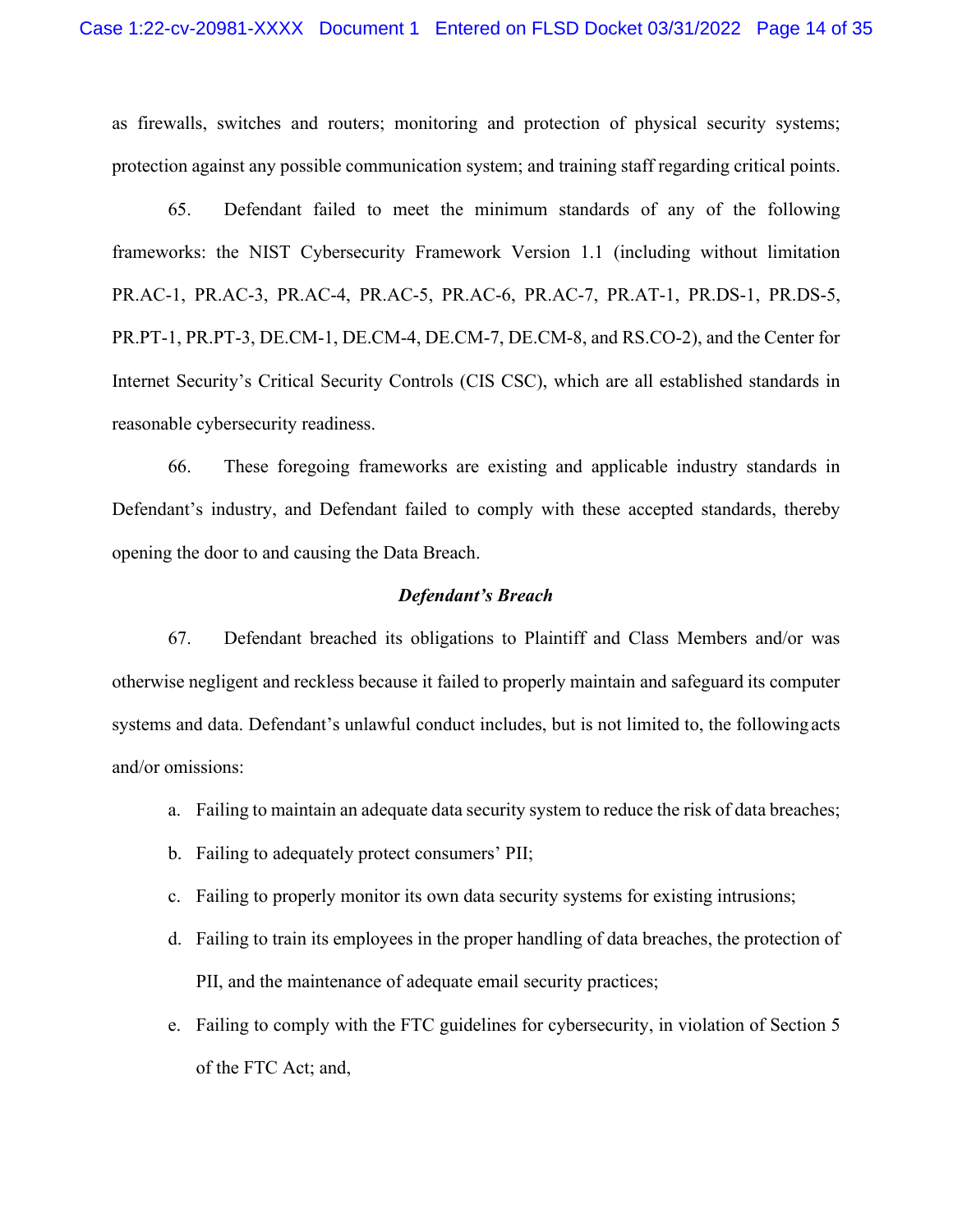f. Failing to adhere to industry standards for cybersecurity.

68. Defendant negligently and unlawfully failed to safeguard Plaintiff's and Class Members' PII by allowing cyberthieves to access LLS's IT systems which contained unsecured and unencrypted PII.

69. Accordingly, as outlined below, Plaintiff and Class Members now face an increased risk of fraud and identity theft. In addition, Plaintiff and Class Members also lost the benefit of the bargain they made with Defendant.

## *Harm to Consumers*

70. PII is such a valuable commodity to identity thieves that once the information has been compromised, criminals often trade the information on the "cyber black- market" for years.

71. There is a strong probability that entire batches of stolen information have been dumped on the black market and are yet to be dumped on the black market, meaning Plaintiff and Class Members are at an increased risk of fraud and identity theft for many years into the future.

72. Thus, Plaintiff and Class Members must vigilantly monitor their financial accounts for many years to come.

73. For example, the Social Security Administration has warned that identity thieves can use an individual's Social Security number to apply for additional credit lines. Such fraud may go undetected until debt collection calls commence months, or even years, later. Stolen Social Security Numbers also make it possible for thieves to file fraudulent tax returns, file for unemployment benefits, or apply for a job using a false identity.Each of these fraudulent activities is difficult to detect. An individual may not know that his or her Social Security Number was used to file for unemployment benefits until law enforcement notifies the individual's employer of the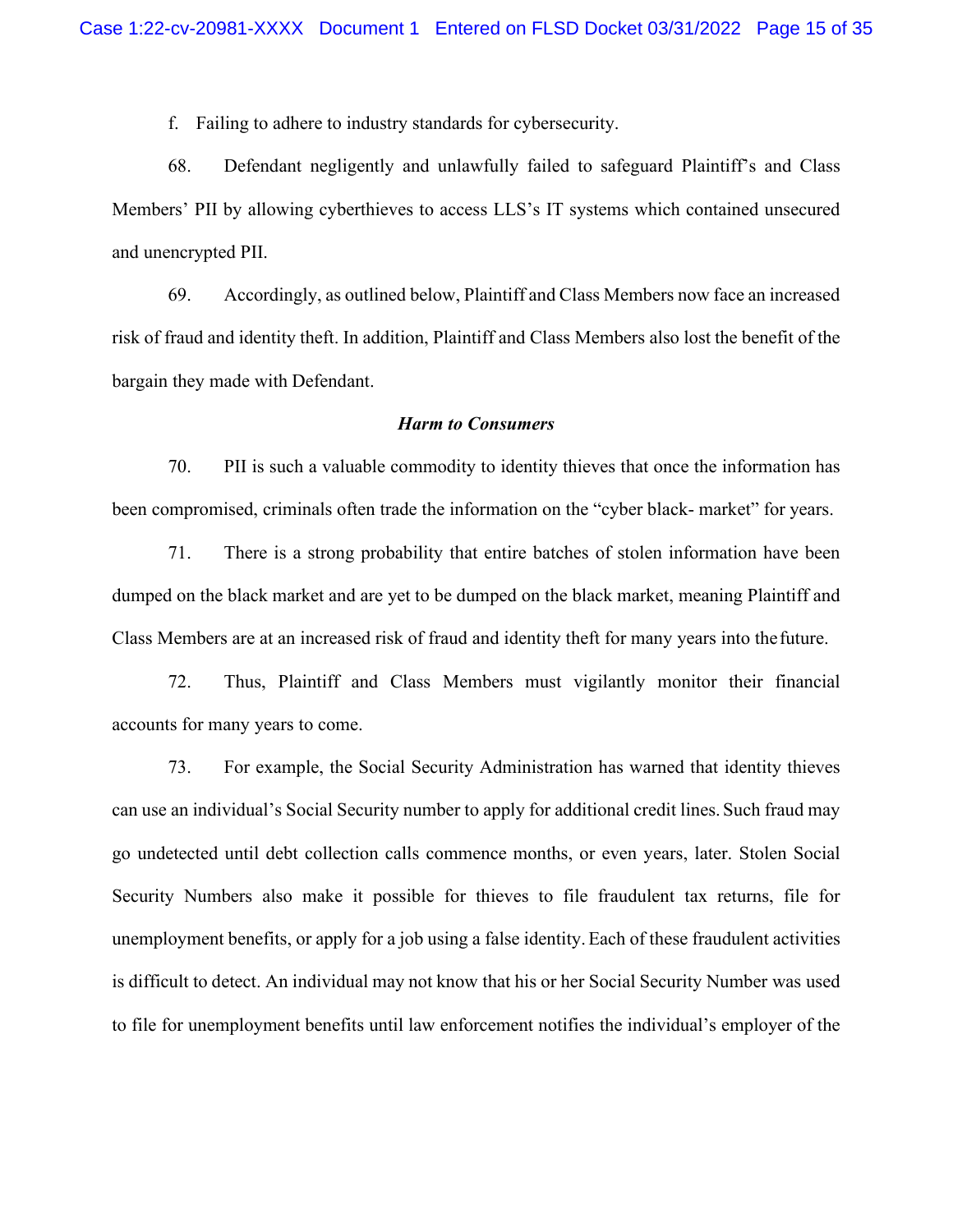suspected fraud. Fraudulent tax returns are typically discovered only when an individual's authentic tax return is rejected.

74. Moreover, it is not an easy task to change or cancel a stolen Social Security number.

75. An individual cannot obtain a new Social Security number without significant paperwork and evidence of actual misuse. Even then, a new Social Security number may not be effective, as "[t]he credit bureaus and banks are able to link the new number very quickly to the old number, so all of that old bad information is quickly inherited into the new Social Security number."<sup>[20](#page-15-0)</sup> The fraudulent activity resulting from the Data Breach may not come to light for years.

76. There may be a time lag between when harm occurs versus when it is discovered, and also between when Personally Identifiable Information is stolen and when it is used.

77. At all relevant times, Defendant knew, or reasonably should have known, of the importance of safeguarding the PII of Plaintiff and Class Members, including Social Security numbers, driver's license numbers, and financial account information, and of the foreseeable consequences that would occur if Defendant's data security system and network was breached, including, specifically, the significant costs that would be imposed on Plaintiff and Class Members as a result of a breach.

78. Defendant knew or should have known about these dangers and strengthened its data, IT, and email handling systems accordingly. Defendant was put on notice of the substantial and foreseeable risk of harm from a data breach, yet it failed to properly prepare for that risk.

<span id="page-15-0"></span>**<sup>20</sup>** Brian Naylor, "*Victims of Social Security Number Theft Find It's Hard to Bounce Back*," NPR (Feb. 9, 2015), [http://www.npr.org/2015/02/09/384875839/data-stolen-by-anthem-s-hackers-has-millions-worrying-about](http://www.npr.org/2015/02/09/384875839/data-stolen-by-anthem-s-hackers-has-millions-worrying-about-)identity-theft.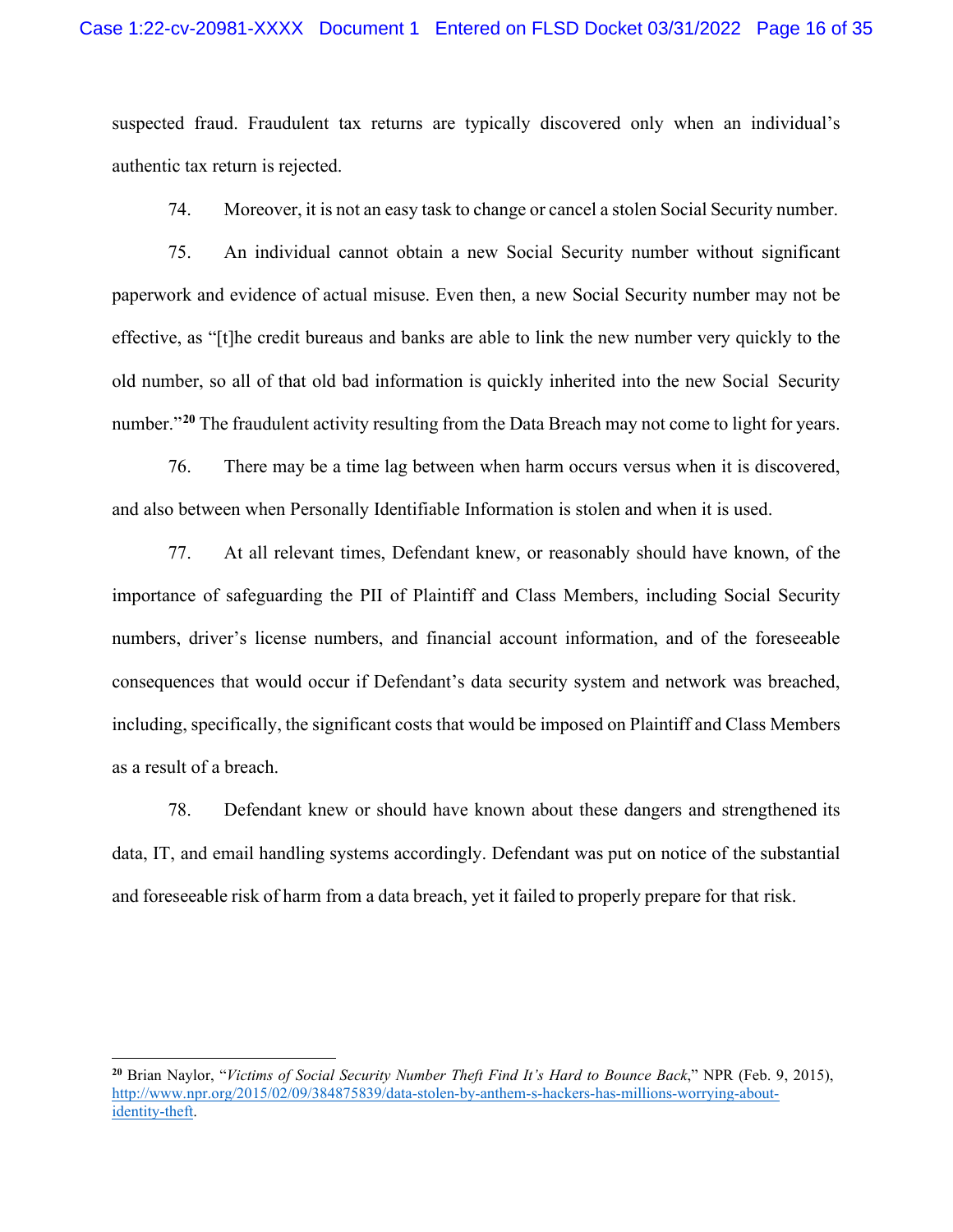### *Harm to Plaintiff*

79. Prior to the Data Breach, Mr. Guarino provided his PII to LLS for purposes of obtaining a mortgage.

80. In March of 2022, Plaintiff received Notice of Data Breach Letter from LLS informing him that his full name and social security number were stolen by cyberthieves in the Data Breach. As a result of the Data Breach, LLS directed Plaintiff to take certain steps to protect his PII and otherwise mitigate damages.

81. As a result of the Data Breach and the directives that he received in the Notice Letter, Plaintiff spends approximately several hours per week dealing with the consequences of the Data Breach, including, for example, self-monitoring his bank and credit accounts, as well spending time to verify the legitimacy of the *Notice of Data Breach*, communicating with his bank, and exploring credit monitoring and identity theft insurance options. This time has been lost forever and cannot be recaptured.

82. Plaintiff is very careful about sharing his own PII and has never knowingly transmitted unencrypted PII over the internet or any other unsecured source.

83. Plaintiff stores any and all documents containing PII in a secure location, and destroys any documents he receives in the mail that contain any PII or that may contain any information that could otherwise be used to compromise her identity and financial accounts. Moreover, he diligently chooses unique usernames and passwords for her various online accounts.

84. Plaintiff suffered actual injury and damages due to LLS's mismanagement of his PII before the Data Breach.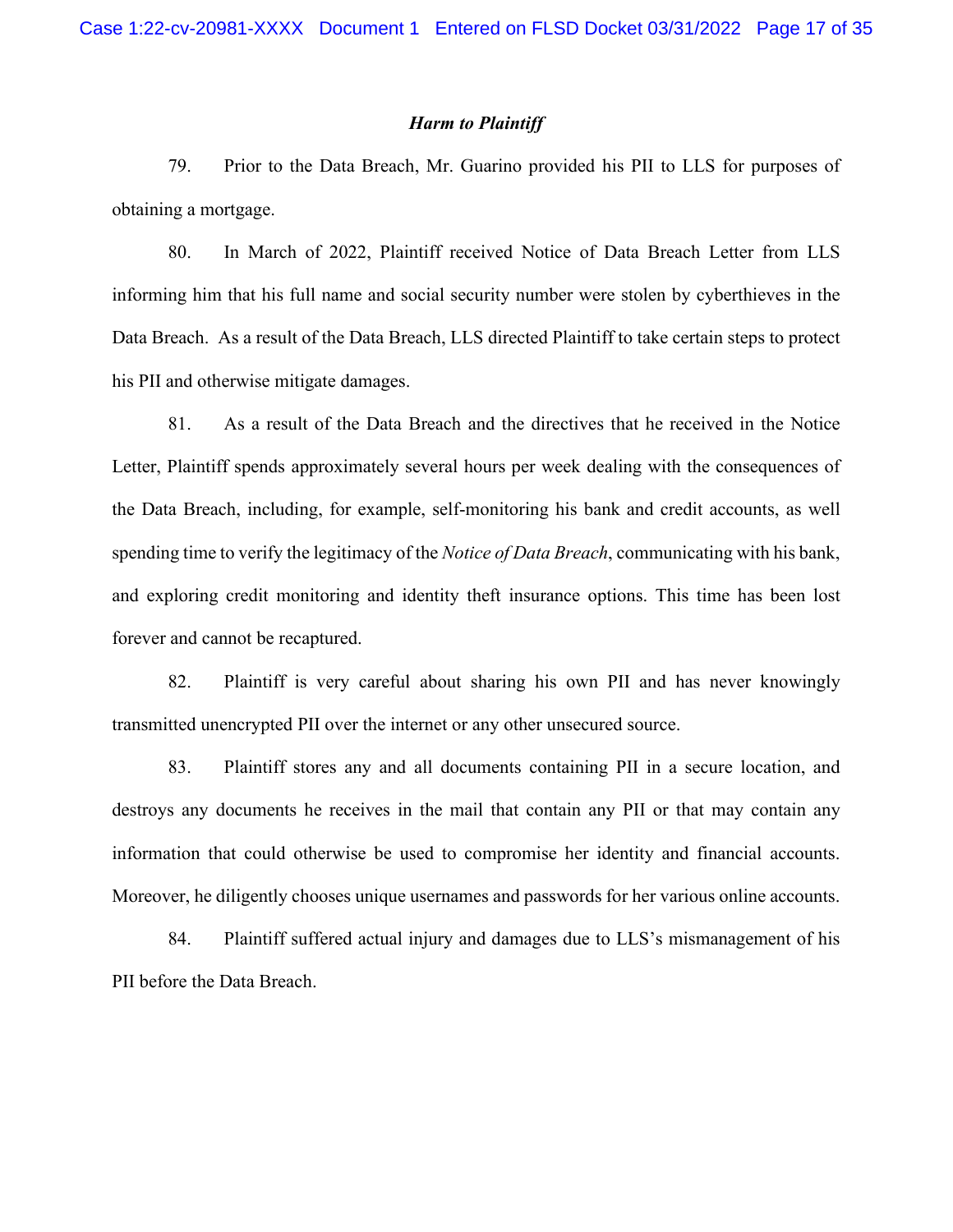85. Plaintiff suffered actual injury in the form of damages and diminution in the value of his PII—a form of intangible property that he entrusted to LLS for the purpose of providing him mortgage services, which was compromised in and as a result of the Data Breach.

86. Plaintiff suffered lost time, annoyance, interference, and inconvenience as a result of the Data Breach, and he has suffered anxiety and increased concerns for the theft of his privacy since he received the Notice Letter. He is especially concerned about the theft of his full name paired with his Social Security number.

87. Plaintiff has suffered imminent and impending injury arising from the substantially increased risk of fraud, identity theft, and misuse resulting from his stolen PII, especially his Social Security number, being placed in the hands of unauthorized third-parties and possibly criminals.

88. Plaintiff has a continuing interest in ensuring that his PII, which, upon information and belief, remains backed up in LLS's possession, is protected and safeguarded from future breaches.

### **V. CLASS ALLEGATIONS**

89. Plaintiff brings this Action on behalf of herself and on behalf of all other persons similarly situated (the "Class"). Plaintiff proposes the following Class definition, subject to amendment as appropriate:

All persons who utilized LLS's services, whose Personally Identifiable Information was maintained on LLS's system that was compromised in the Data Breach, and who were sent a notice of the Data Breach (the "Class Definition").

90. Excluded from the Class are Defendant's officers, directors, and employees; any entity in which Defendant has a controlling interest; and the affiliates, legal representatives, attorneys, successors, heirs, and assigns of Defendant. Also excluded from the Class are members of the judiciary to whom this case is assigned, their families and Members of their staff.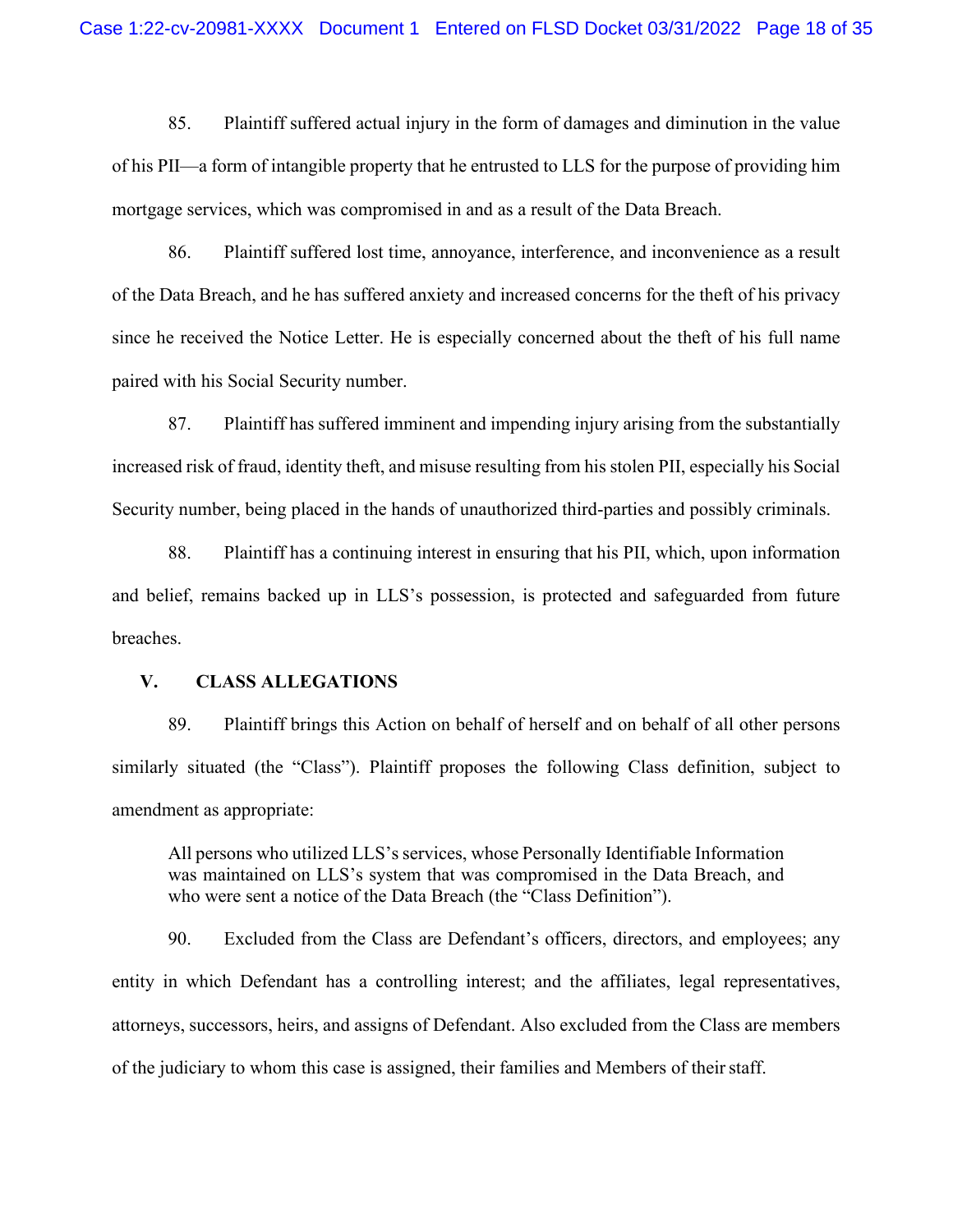91. **Numerosity**. The Members of the Class are so numerous that joinder of all of them is impracticable. While the exact number of Class Members is unknown to Plaintiff at this time, based on information and belief, the Class consists of over 2,300,000 individuals whose sensitive data was compromised in the Data Breach.

92. **Commonality**. There are questions of law and fact common to the Class, which predominate over any questions affecting only individual Class Members. These common questions of law and fact include, without limitation:

- a. Whether the Defendant unlawfully used, maintained, lost, or disclosed Plaintiff's and Class Members' Personally Identifiable Information;
- b. Whether Defendant failed to implement and maintain reasonable security procedures and practices appropriate to the nature and scope of the information compromised in the Data Breach;
- c. Whether Defendant's data security systems prior to, during, and after the Data Breach complied with the applicable data security laws and regulations;
- d. Whether Defendant's data security systems prior to and during the Data Breach were consistent with industry standards, as applicable;
- e. Whether Defendant owed a duty to Class Members to safeguard their Personally Identifiable Information;
- f. Whether Defendant breached a duty to Class Members to safeguard their Personally Identifiable Information;
- g. Whether computer hackers obtained Class Members Personally Identifiable Information in the Data Breach;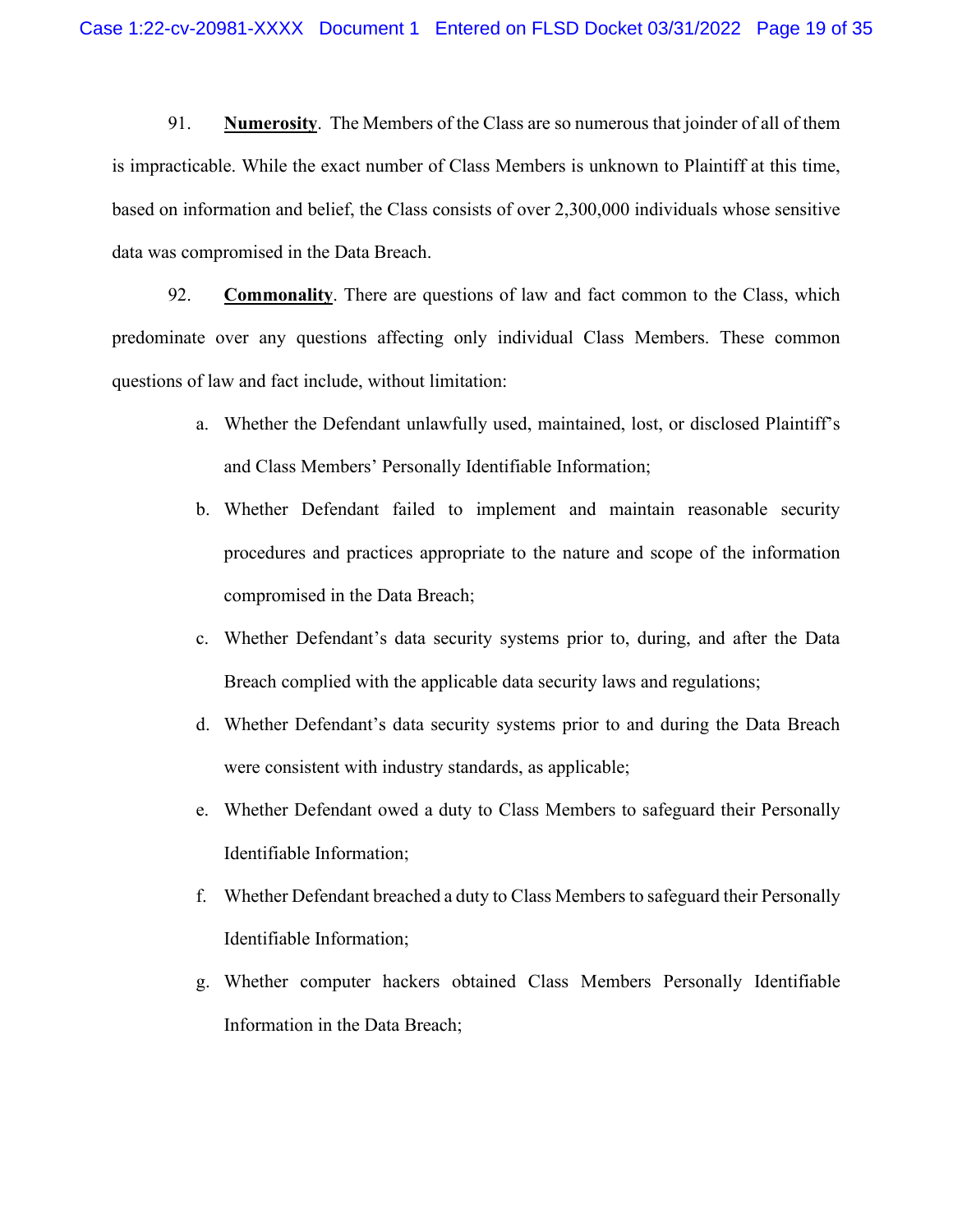- h. Whether the Defendant knew or should have known that its data security systems and monitoring processes were deficient;
- i. Whether the Plaintiff and Class Members suffered legally cognizable injuries as a result of the Defendant's misconduct;
- j. Whether Defendant's conduct was negligent;
- k. Whether Defendant was unjustly enriched by unlawfully retaining a benefit conferred upon them by Plaintiff and Class Members;
- l. Whether Defendant failed to provide notice of the Data Breach in a timely manner;
- m. Whether Plaintiff and Class Members are entitled to damages, civil penalties, and/or injunctive relief;

93. **Typicality.** Plaintiff's claims are typical of those of other Class Members because Plaintiff's information, like that of every other Class Member, was compromised in the Data Breach.

94. **Adequacy of Representation.** Plaintiff will fairly and adequately represent and protect the interests of the Members of the Class. Plaintiff's Counsel are competent and experienced in litigating Class actions.

95. **Predominance.** Defendant has engaged in a common course of conduct toward Plaintiff and Class Members, in that all of Plaintiff's and Class Members' data was stored on the same computer system and unlawfully accessed in the same way. The common issues arising from Defendant's conduct affecting Class Members set out above predominate over any individualized issues. Adjudication of these common issues in a single action has important and desirable advantages of judicial economy.